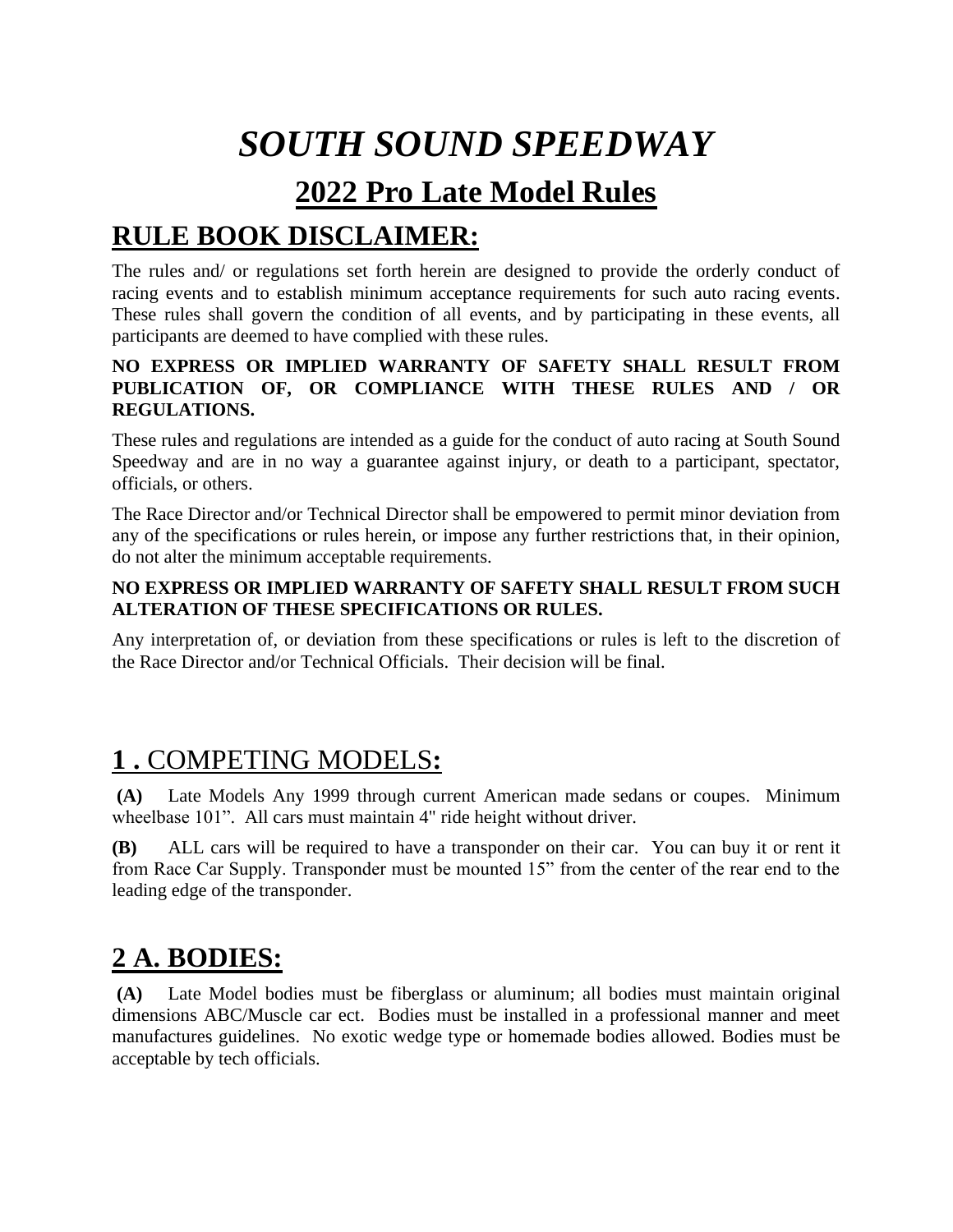**(B)** Minimum 47" roof height required, measured 10" back from top edge of the front windshield. Maximum 35" quarter panel height at rear of panel. Maximum 15" ground clearance at rear quarter panels and rear bumper cover.

**(C)** Hood must fit in original position and maintain the original configuration. A minimum of four (4) hood pins at the leading edge of the hood and two (2) hood pins or hinges at the trailing edge. Hood scoops are allowed. All body parts must be fastened securely and in a manner acceptable to Technical Officials.

**(D)** A rear spoiler, not to exceed a maximum of 6.5" in height off the deck lid. The spoiler must be mounted with no less then  $1/4$ " bolts and flat washers. It is mandatory that the top 5" full length of the rear spoiler on all cars is 1/8" thick, flat, clear Lexan.

**(E)** The trunk must be able to be opened for inspection purposes. Positive metal fasteners or pins must be used on the right and left sides of trunk.

**(F)** Windshield is mandatory, but may be replaced with minimum of 1/8" Lexan. Side port windows and rear windows allowed and must use a minimum of 1/8" Lexan. Must have a minimum of two  $(2)$  – three  $(3)$  recommended – vertical braces inside the windshield spaced at least 6" apart and centered. Must be welded or bolted with a minimum of 1/4" bolts and flat washers to the roof hoop and the dash. Materials permitted are:  $3/4$ " x .065 tubing,  $1/8$ " x 1" flat bar or 1/2" solid.

### **3 SUSPENSION:**

**(A)** Any fabricated car with a stock or Fabricated front clip allowed. Max tread width using stock lowers "ford ok" 69 inches, Max tread width using fabricated front lowers 67 inches. 2.5" minimum coil over springs or 5" minimum big springs only.

**(B)** Stock front clip may be modified for height of engine on top of cross member and in spring pocket and fuel pump areas.

**(C)** Rebuildable non adjustable shocks ok. Adjustable shocks add 75lbs

**(D)** Floater rear end mandatory. Quick change allowed. if using a spool deduct 50lbs

**(E)** Steel spindles mandatory, Wide five Hubs allowed. Aftermarket calipers ok.

**(F)** Rear suspension type optional. Leaf springs and 4 links ok, 3 link may only use 1 single solid top link bar "no spring or biscuit style" and only 1 piece solid trailing arms. Pan hard bar or J bar ok.

**(G) WHEELS:** Maximum 10" steel wheels permitted. Must be approved for Circle, Bassett, Aero, etc. No remanufactured or homemade wheels. No bead lock wheels permitted or extreme beads.

**(H) TIRES:** American Racer 970 sold at RCS.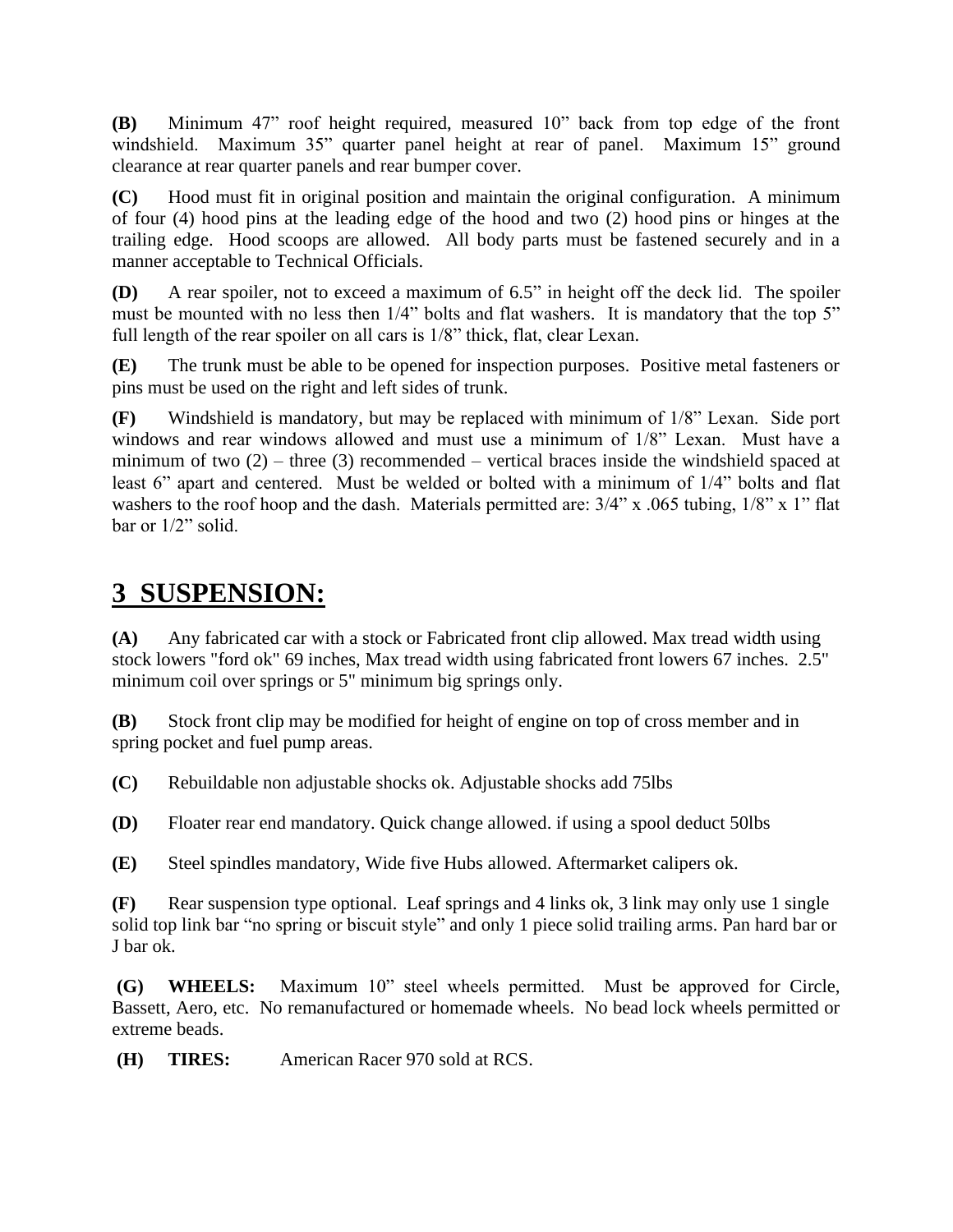# **4.ENGINE AND TRANSMISSION:**

**(A)** Stock production V-8 cast iron engines only. Wet sump engines only no external oil pumps. Max cid 360.

**(B)** All engines will be allowed a 2" engine set back.

**(C)** Stock OEM cast iron heads, World Products S/R, Dart SS 10024370, Vortec or Bowtie heads must be used. No Vortec Bowtie. No port matching, porting, polishing or deburring of port and/or combustion chamber. No angle milling of heads. Any flat tappet cam only except crate engines.

**(D)** Any unaltered 2-barrel or 4-barrel intake manifold only. No port matching, porting, polishing, or deburring or runners. Headers are permitted.

**(E) CARBURETOR:** 4150 Holley 750 cfm 4 bbl allowed on non crate engines. Choke horn may be removed on all carbs, pro form center sections ok on 4150. No fuel injection or electric fuel pumps allowed. Maximum 1" spacer and/or adapter permitted between the carburetor and intake manifold. Carburetor must have an air cleaner on at all times. Non crate engines may use a 4412 Holley 500 cfm 2 bbl and deduct 75lbs, or an allstar adjustable baseplate spacer with 1.2" inserts deduct 75lbs

**(F)** NO traction control.

**(G)** Transmissions must have a minimum of 2 forward gears and a working reverse gear. Bert/Brinn/Falcon style transmission's are ok. Falcon 60100, Bert LMZ 1300 and 1400, Brinn 70001 and 70600, race gator 140002 are the approved part numbers.

**(H)** Must have a steel scatter shield unless using 7.25 or smaller clutch then aluminum bell housing is ok.

**(I)** Drive shaft must be steel, or aluminum only. Must be painted white and be a minimum of 2 3/4" in diameter. The drive shaft must be surrounded by either two (2) 360 degree solid steel straps no less than 2" x .125 or chain 1/4" thick or cable 1/4" thick and be placed not more than 12" from each universal joint and fastened to the floor or cross member.

**(J)** The GM sealed crate engine, part # 604 must conform to the Super Late Model crate engine rules, must use an unaltered Holley 80541-1 or80541-2 Carburetor. 604 engine can deduct **100 lbs from total weight. 6400 or less rpm rev limiter must be used**

**(K)** The GM sealed crate engine, part # 602 must conform to Sealed crate engine rules, Recommended Holley 80541-1 or80541-2 Carburetor. 602 engine can deduct **200 lbs from total weight. weight, this may be adjusted to balance competition. 602 also may be 1% left side weight more than chassis spec. No rebuilding of 602 crates allowed 6200 or less rpm rev limiter must be used**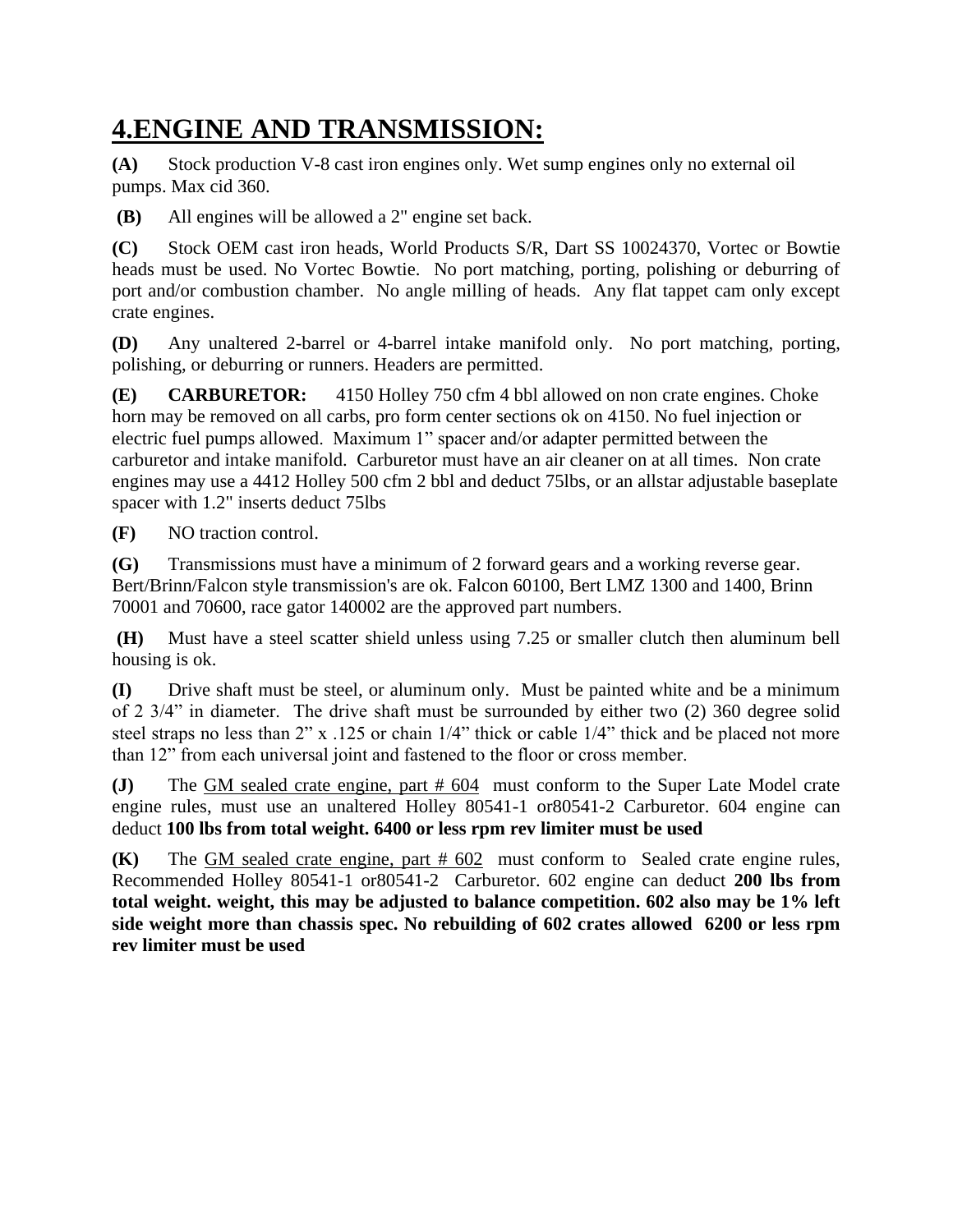# **5. ROLL CAGE:**

**1.** A roll cage is **MANDATORY.** It must be fabricated with a minimum of 1 3/4" x .095 round ERW or DOM tubing. Roll cage must have main hoop, roof hoop, two (2) A-post bars, dash and main hoop spreader bars and main hoop diagonal bar. Minimum of three (3) door bars on each side. Left side door bars must radius out to within 1" of the door skin. It is mandatory that a 10 gauge steel plate completely cover all left side door bars from front to rear and top to bottom, and be solidly welded in place. Removal of left inner door panel optional. Right inner door panel may be gutted if door bars extend past inner door panel. Roll cage legs must be attached to the frame rails and not to the floor pan. Dash bar must go over top of the steering column. A minimum of two (2) bars must extend from the top of the main cage, through the rear firewall, to within 6" of the rear cross member of the frame. Front hoop is allowed, must be a minimum of 1 3/4" x .095 and cannot extend past the front grill. All overhead welds must be gusseted. Rear frame rails must remain stock and complete.

**2.** Roll bars in Driver's area must be padded.

# **6. SAFETY:**

### **(A) FUEL CELL:**

**1.** The use of a commercially manufactured fuel cell is mandatory. The maximum capacity, including filler spout and overflow vent check valves is 22 gallons. Filler spout and overflow check valves are required. The fuel cell vent must exit out of the trunk area on the left rear side of the car. No materials other than standard foam supplied by the fuel cell manufacturer are permitted to make the fuel cell meet the 22-gallon capacity. **Minimum ground clearance is 8".**

**2.** Fuel cell container is required. **The fuel cell must be enclosed in a container of not less than 22 gauge steel.**

**3.** Fuel cell and fuel cell container must be fastened to the frame in a recessed frame support as far forward in the trunk area and at an equal distance between the frame rails.

**4.** Fuel cell and the fuel cell container must be secured with 1"x1" x .065 steel tubing. Not less than two (2) lengthwise, and two (2) crosswise, and two (2) across the top, evenly spaced at the top and must bolt to container support frame. The support frame must have two (2) tubes that are welded to and extend between the left and right frame rails. Three (3) tubes must be evenly spaced across the recessed well (front to rear). These tubes must be welded to the cross support tubes and extend down the front side, rear side, and under the fuel cell container. If the fuel cell container has a bolt-on top, it must be bolted together with a minimum of 1/4" diameter bolts spaced a maximum of 4" apart. If the fuel cell container has a bolt in end panel, it must be fastened together with a minimum 10/32" diameter screws with nuts spaced a maximum of 4" apart. No sheet metal screws or pop rivets are to be used to secure to top or end panel of a fuel cell.

**5.** A protective bar, minimum 1 3/4" x .090 must extend below the rear frame section behind the fuel cell. This protective bar must be as wide at the rear frame rails and extend as low as the bottom of the cell with two (2) vertical uprights evenly spaced between the frame rails and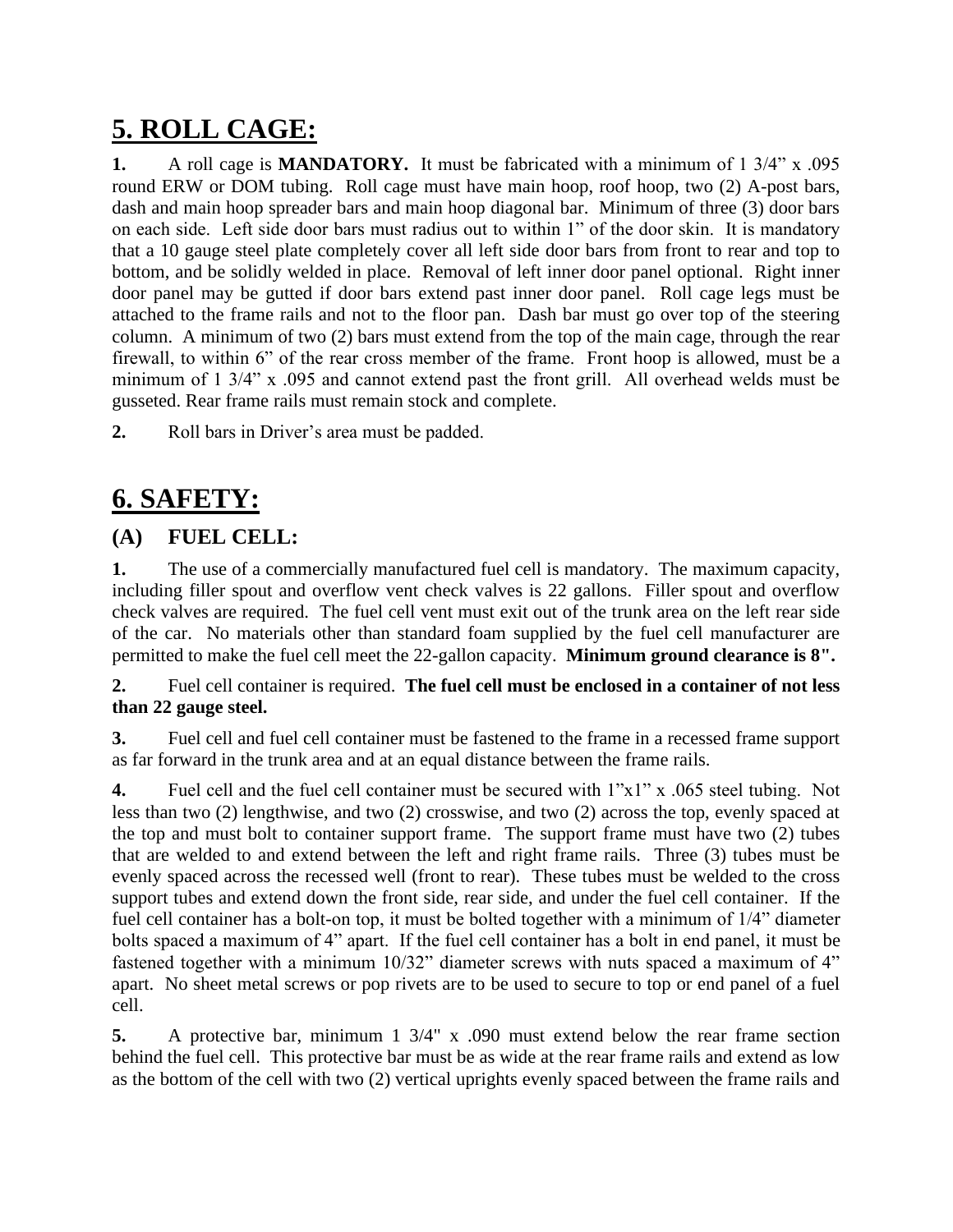attached to the rear cross member. Two (2) support bars; one (1) located on each corner must angle upwards and be welded to the rear frame rails.

**6.** A reinforcement plate, of not less than 14 gauge (0.078) inch thick magnetic flat steel, must be installed behind the fuel cell container. The plate must extend the entire width and height of the fuel cell container. The plate must be welded in the spaces between the rear cross member and/or the cross bracing at the rear of the rear sub frame. It must be welded with a 1" weld, spaced a maximum of 4" apart.

**7. FUEL LINE:** If your fuel line runs through the Driver's compartment, then the outside of the fuel line **MUST** be painted **RED** or wrapped with **RED** duct tape. Take a **BLACK** marker and write on the outside clearly and in big letters, three (3) or more places: "**FUEL LINE**". Fuel line may be run under car but must be mounted away from exhaust and moving suspension.

**8.** No exotic and/or fuel additives allowed. Fuel will comply with ASTM D4814, Standard Specification for Automotive Spark Ignition Fuel. No electric fuel pumps, no fuel cooling devices, no NOS, no Oxygen bearing agents, no Nitro, no HRB-11.

### **(B) SEATS:**

Only approved, custom manufactured, aluminum seats are permitted, Minimum .090 thickness required. It is recommended to use a containment seat. Leg extensions on both sides also recommended. A padded headrest is mandatory. Seat must be mounted to the roll cage, not the floor pan. A minimum of four (4) Grade 8, 1/2" bolts, and flat washers must be used.

### **(C) BELTS:**

A quick release lap belt no less than 3" wide is required. Both ends of the lap belt and both ends of the shoulder harness must be fastened to the roll bar with Grade 8 bolts not less than 1/2" in diameter. The shoulder harness and lap belts must be bolted so that the ends of the belts move freely. Shoulder harness must be no less than 3" wide and must come from behind driver's seat max 3" below the drivers shoulders or less than 10 degree's. Where the harness crosses the roll cage, it must pass through a steel guide welded to the cage that will prevent the harness from sliding side to side. Shoulder harness inertia reels cannot be used. A center (crotch) or submarine belt must be mounted to the lower seat frame at the bottom. Where the belt passes through the seat edges, it must have a grommet installed, be rolled and/or padded to prevent cutting. All seat belts and shoulder harnesses must connect at the lap belt with an approved quick release buckle. Seat belts must be dated by the manufacturer and must be in spec. If a HANS device is being used, then the HANS style seat belts may be used.

### **(D) HELMETS:**

It will be mandatory for **ALL** Drivers to wear a helmet carrying a valid, orange SA2015 or newer, standard Snell sticker,or a sfi 31.1 rating at all times while on the racing surface. **NO** motorcycle helmets and **NO** "M" Snell sticker helmets. Helmets must accompany the car at time of all inspections. **It is strongly recommended that all Drivers record blood type and RH factor, plus any major medical allergies to adhesive tape label to outside back of helmet.**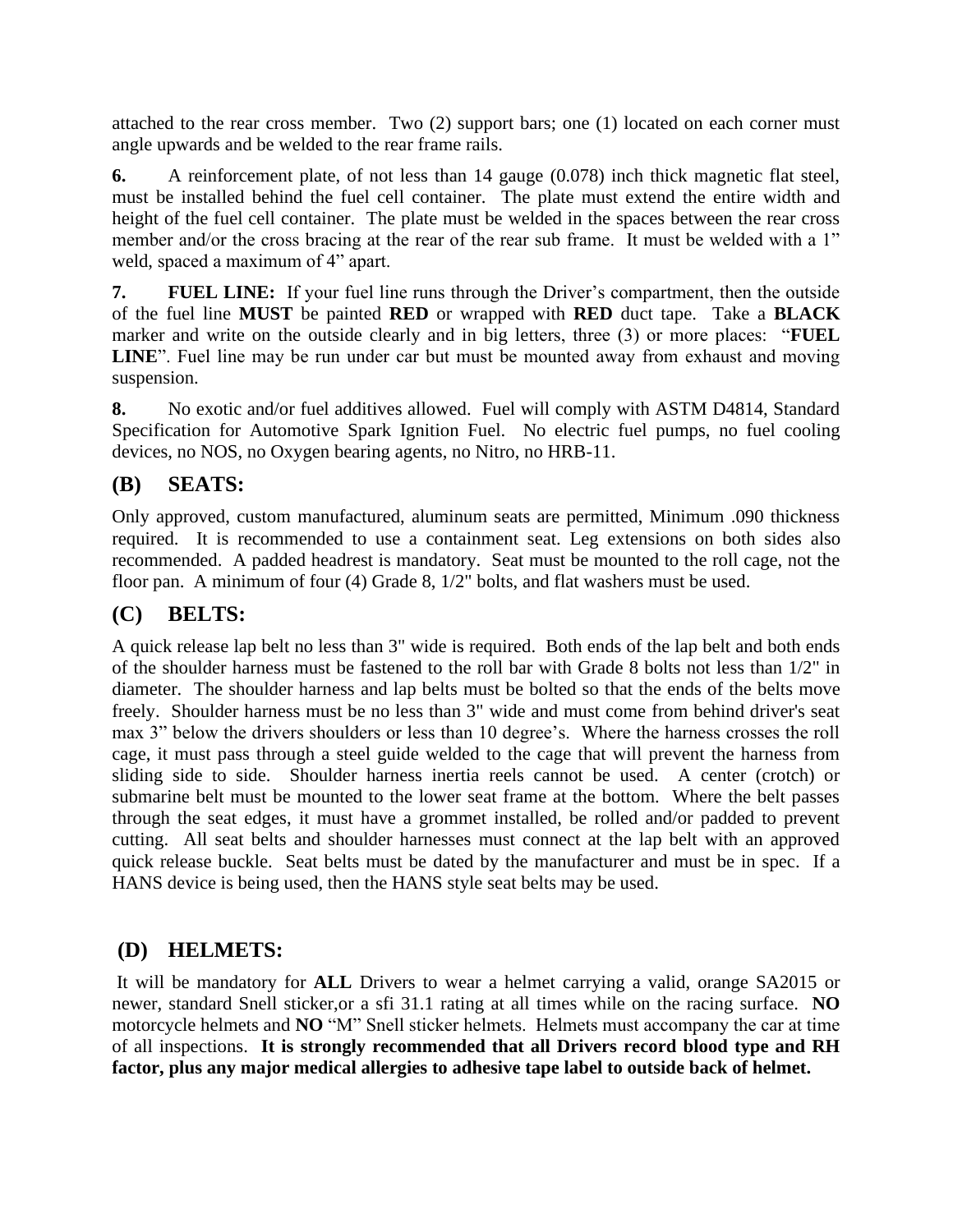### **(E) CLOTHING:**

Drivers must wear an approved Nomex or Proban driving suit at all times when the car is on the track. Driving suits must effectively cover entire body and meet a minimum sfi 3.2A/1 rating. It is strongly recommended that the Drivers wear Nomex underwear, headgear, socks, gloves and shoes made of fire resistant material.

### **(F) WINDOW NET:**

A nylon window screen is mandatory; The window screen must be a rib type, made from 1" wide nylon material with a maximum of 1-3/4" square opening between the ribs. The minimum window screen size shall be 22" wide by 16" high. It must release from top with seat belt type latches, and it must be fastened to the roll cage top bar and highest Drivers door bar on the cage. All window net mounts must be welded to the roll cage. **WINDOW NET:** Window net must be dated by the manufacturer, must meet SFI specifications, and must be dated by the manufacturer and must be in spec

### **(G) FIRE EXTINGUISHER:**

It is mandatory to have a Dry charged 2-1/2 lb. minimum, with quick release fire extinguisher. This fire extinguisher must be securely mounted to the frame and/or roll cage structure and must not use hose clamps, worm drive clamps, duct tape, or cable ties. It may NOT be taped to the roll cage. Must be fully charged. The gauge must be easily visible for the Technical Official to read. Recommended on-board fire extinguisher system. It is mandatory that all entrants have in their pits, at all times, a fully charged 10 lb. Class B fire extinguisher, showing current inspection certificate and a visible operating pressure gauge.

### **7. MISCILANIOUS RULES:**

**(A)** An ON/OFF ignition switch will be installed within reach of the driver when belted in the car. The on/off switch will be clearly marked. A MASTER on/off switch must be located on the roll bar directly behind the driver and accessible from the outside and must kill power to the entire car.

**(B)** Car Maximum sound level is 95 decibels at 100 Feet. Will be strictly enforced.

**(C)** Ballast weight must be securely attached to mainframe or major cross member structure with a minimum of two (2)  $1/2$ " bolts. It is strongly recommended that majority of the ballast weight be contained inside the frame rails. Must be painted white and display car number. Must be in block form of no less than five (5) lbs. No ballast/weight shifting devices allowed. No "outrigger type" ballast weight brackets. No dumbbell or weight lifting weights allowed.

**(D)** Battery may be relocated to inside of the car, but not in the trunk area. Battery must be isolated from fuel lines, must be enclosed in a protective container, and must be securely fastened to the floorboard. One battery permitted per car.

**(E)** No electric fuel pumps allowed.

**(F)** No onboard computer, or record keeping devices permitted.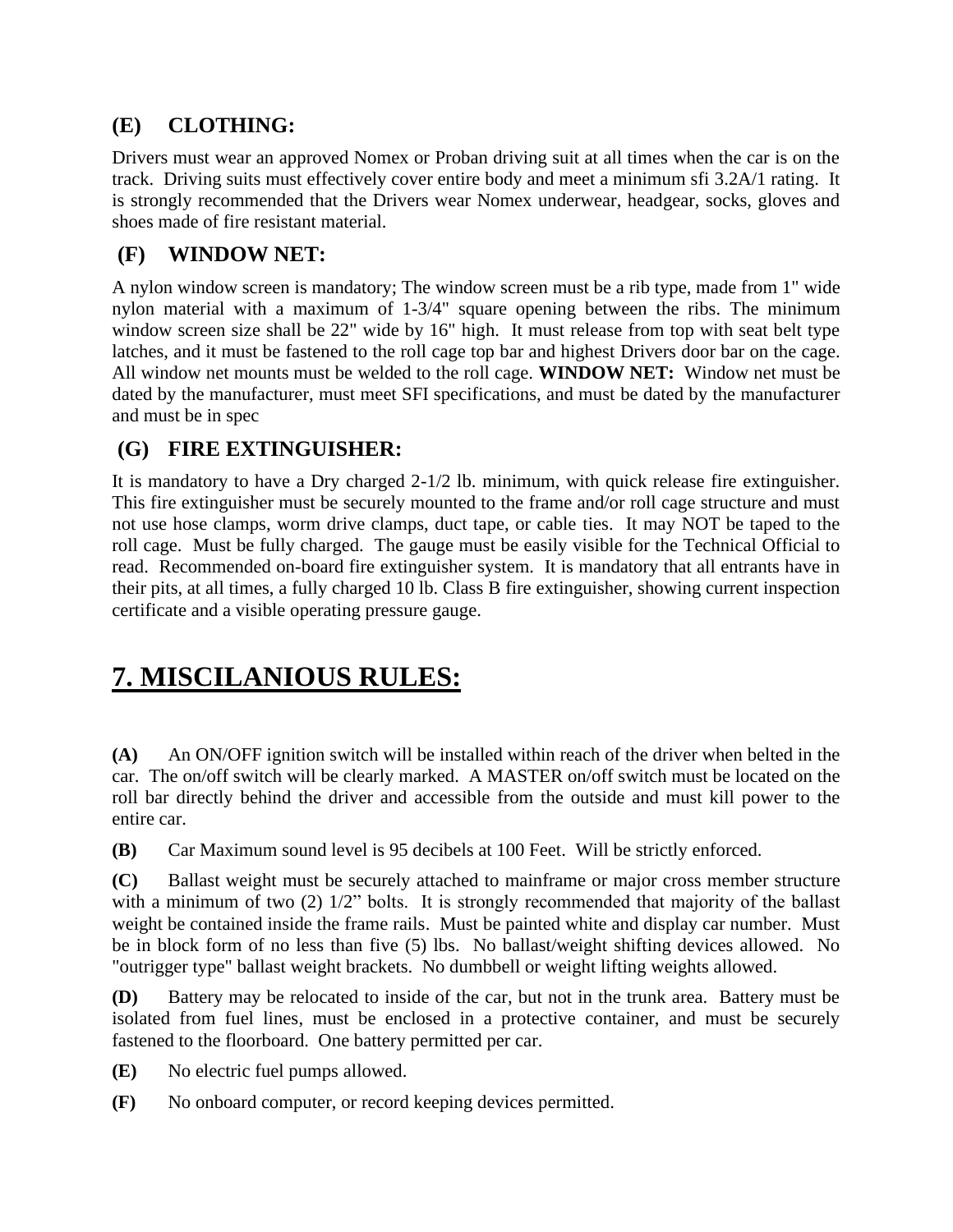**(G)** No traction control devices of any kind allowed.

**(H)** Late Model cars must be registered by South Sound Speedway and will be assigned a number. *Email: [southsoundspeedway55@gmail.com](mailto:southsoundspeedway55@gmail.com) for your car number* Last years numbers will be reserved until the January registration meeting, at which time the numbers will be given out on a first come, first serve basis. Numbers are to be displayed on the car as follows: A minimum 24" high by 3" wide number is required on both door areas. A Minimum 30" high by 3" wide number is required on the roof of the car readable from the right side of the car. All cars must have a 5" number on the top right hand corner of the windshield and/or right head light cover. All numbers must be legible with paint schemes approved by South Sound Speedway. Sponsors names and lettering must not interfere with the car numbers. **No Metallic or reflective numbers are allowed. They must be able to be seen at night across the track.** South Sound Speedway retains the right to approve commercial or editorial messages on competing cars. Suggestive or rude remarks are not permitted on cars.

**(I)** Rainout Policy: **NO CASH REFUNDS WILL BE GIVEN**. If **ANY** car takes the track for practice, there will be only a half rain check given. Full rain check only if cars have not taken the track.

**(J)** ALL RULES ARE SUBJECT TO INTERPRETATION OF THE TRACK OFFICIALS, ANY EQUIPMENT THAT THE OFFICIALS CONSIDER EXOTIC OR NOT IN THE INTENT OF THE RULES WILL BE CONSIDERED ILLEGAL FOR COMPETITION. IN THE INTEREST OF FAIRNESS, THE *RULES* AND WEIGHT MAY BE ADJUSTED TO CREATE A BALANCE IN COMPETITION OR FOR SAFETY REASONS.

### **8.Weights and Percentages:**

Base weight for all cars 2900lbs 58% left.

CT525 chev crate engine 2900lbs

You must provide Tech with the weight your car should be with a sticker posted on your car.

#### **Deductions:**

-100 lbs 604 crate

-75 lbs for open engine on 4412 2bbl or 1.20 restrictors

-200 lbs and add 1% left side weight for 602 crate

-50 lbs for spool or completely locked differential

#### **Additions:**

+ 75lbs for adjustable shocks

#### **Percentages:**

602 cars 59% Left